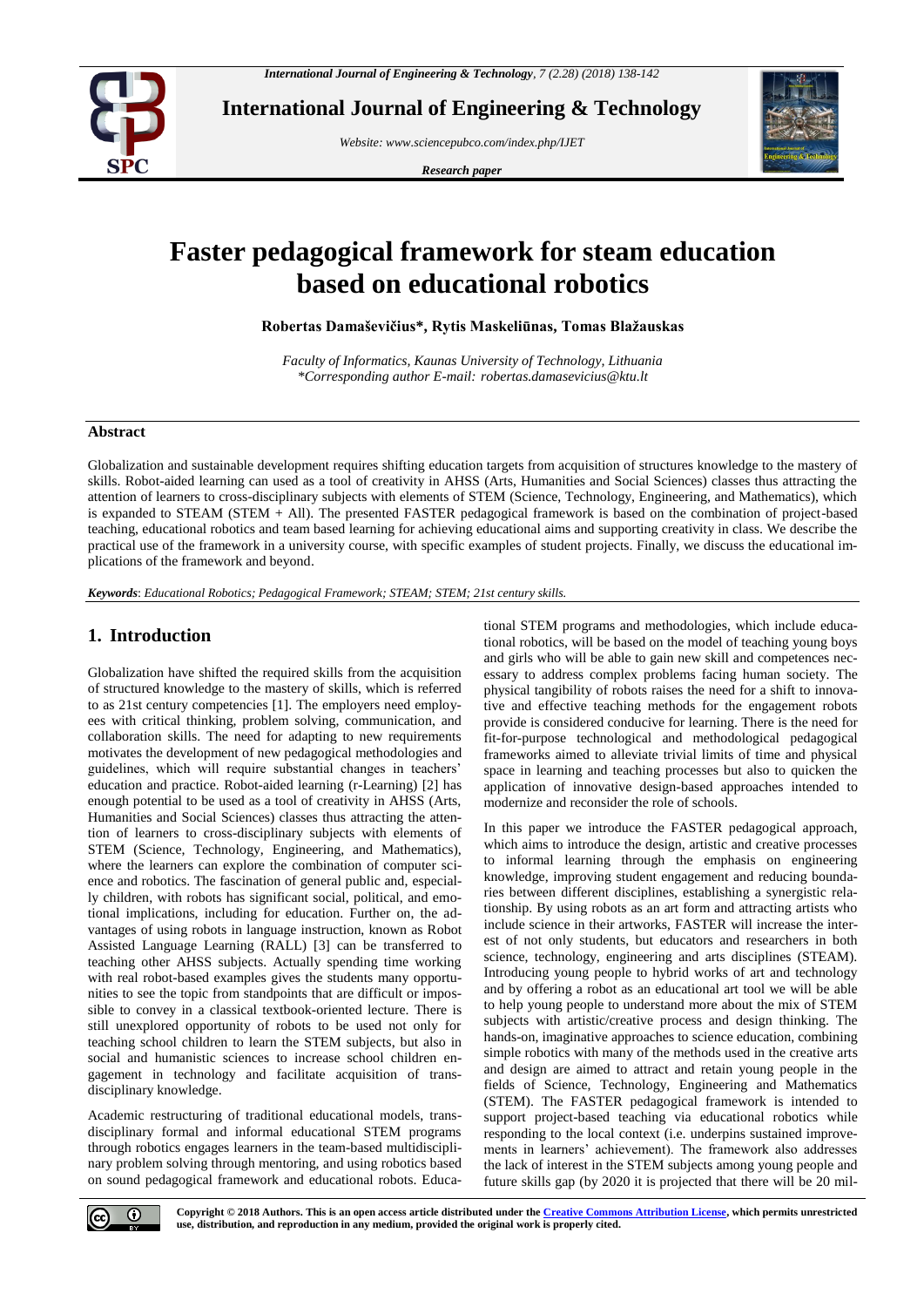lion high-skilled jobs and 30 million medium-skilled jobs using MST in Europe) [4].

The paper builds upon our previous experience and methodological work in developing educational robotics and teaching materials for project based teaching of computer science students [5-10]. The paper is structured as follows: Section 3 provides an overview of the state-of-the-art in the development of pedagogical frameworks. Section 3 explains the proposed pedagogical framework, Section 4 described the use of the framework in the robotics course, and Section 5 provides the conclusions.

# **2. State-of-the-art in the development of pedagogical frameworks**

In recent years there was a flurry of new educational approaches and pedagogical frameworks proposed to address various problems of education. Pedagogical frameworks have been developed for anatomy education [11], teacher preparation [12], and integration of refugees [13]. For example, Barak [1] developed a pedagogical framework for promoting meaningful usage of advanced technologies specifically oriented at science teachers. The framework is based on cloud pedagogy and encouraged students 1) to actively acquire knowledge by investigating, experiencing, and discovering; 2) to interact with peers and communities from other institutions and countries; 3) to construct science-related content with peers by writing original essays, producing creative videoclips, and preparing colorful presentations; 4) to think critically and to undertake critique, as constructive feedback.

Bates et al. [13] used a game based approach to deliver vocational skills and intercultural communication using the VIPI pedagogical framework. Brouns et al. [14] described a collaborative approach and pedagogical framework of Massive Open Online Courses (MOOC) design based on the need to accommodate the specific context of open online education with its heterogeneity of learner needs, while putting the learner center-stage in a social networked learning environment. Cooke [15] described Metatuning - a game design pedagogical framework that aims to use game design to increase internal student motivation for learning thus providing meaningful contexts to learning processes and motivating the selection of profession in real-world. D'Souza and Rodrigues [16] proposed the Extreme Teaching-Learning paradigm (XTLP) (or Extreme Pedagogy) as a student-centered pedagogy, which derives its philosophy from Extreme Programming (XP), an agile software developmental methodology. The framework overcomes the traditional rigid course structure that limits teacher-student interactions with continuous enhancement of student performance. Doolan [17] introduced a pedagogical framework, the dialogic shamrock, for collaborative learning through technology, which synthesizes over other learning theories, specifically, online learning and collaborative technologies including Web 2.0. Eteokleous [18] examined how robotics and computer programming can be integrated within the elementary teaching practice to achieve learning objectives across disciplines beyond STEM education. Hunter [19] suggested High Possibility Classrooms (HPC) as a pedagogical framework focus on technology integration in Australian school classrooms. The framework supports and encourages teachers to take 'pedagogical steps' in their practice with technology. Koh et al. [20] presented the Team and Self Diagnostic Learning (TSDL) framework, in the context of collaborative inquiry tasks. The framework is based on experiential learning, collaborative learning, and the learning analytics process model. Mulder [21] introduced Applab as a pedagogical framework aimed to innovate HCI education. Students collaborate with urban stakeholders to better frame the design problem and deal with societal challenges, thus providing dissemination of knowledge between research, government, industry, and HCI and design education. Pierce et al. [22] described the Environments for Fostering Effective Critical Thinking (EFFECTs) pedagogical framework that has been developed for civil and environmental engineering curriculum. EFFECTs facilitates integration of technical and professional skills to meet learning outcomes, and to enhance student communication skills, teamwork, and knowledge of contemporary issues. Pifarré et al. [23] conceptualized creativity as a social activity based on dialogue to promote collaborative creativity processes while using distributed leadership, mutual engagement, peer assessment or group reflection as tools of a technology-enhanced pedagogical framework. Townsend and Urbanic [24] proposed a learningcentered, scholarly, and pragmatic pedagogical framework for implementing industry-oriented field trips for engineering students aiming for affective learning, long-term memory, and learning anchors. The reported benefits included student engagement, deep learning, joy-in-learning, and community synergy. van Uum et al. [25] promoted Inquiry-based science education (IBSE) as an inspiring way of learning science by engaging children in performing their own scientific investigations. Colpani and Homem [26] proposed an educational framework that connects Augmented Reality (AR) with gamification to assist the learning process of children with mental disabilities.

## **3. Faster pedagogical framework**

#### **3.1. Concept**

Innovative science education such as implemented using educational robotics will enable the students to have a different opportunity for developing their logical ability and creativity, features at the base of reasoning and critical thought. Pedagogical framework and learning scenarios with specific aims and skills developed in activities, will increase and pursue children's competences. Robotic experiences in educational contexts are particularly important and new, not only as mediators for activities in inter-disciplinary fields, but also as tools for activating abilities through a didactic approach based on action. Robotics enables recognizing the world by living, not by observing or listening to stories. Other pedagogical frameworks have already have focused on the children that were interested in technological topics, but still they did not contribute towards increasing the number of technological students in the end. The main appeal arises from the potential of educational robotics to enhance student's intellectual, social, emotional, physical, and artistic development and to foster creativity and a lifelong love of learning. The way robotics is currently introduced in educational settings usually focuses just on a narrow subset of topics mainly in the field of mathematics and physics. These developments may also be useful in changing the outlook of those who view science and technology as separate from the general culture (see, e.g., the writings of Snow [27] about "two cultures"). Further on, the interrelation between science and art is also reflected and here the term "robotic art" emerges. "Robotic art" [28] is a type of art that makes use of robotics and automated technology, coupled with computer technology and sensors. Robotic art attracted attention with the rise electronic media and technology in art. Robot music [29] also can be employed to help students enhance their educational motivation and effects as well as to promote STEM disciplines and computer science [30].

Despite these nascent efforts there is lack of pedagogical scenarios and methodological background in order to use educational robotics in non-STEM classes to attract students to STEM more systematically. There has been some effort in the context of SMART (Science, Mathematics, Art, Robot and Technology) with little emphasis on the Art part of SMART [31]. Exploring a wider range of possible applications for robotics in the context of STEAM such as poetry, history, and human anatomy [32] has the potential to engage young people with a wider range of interests and bringing both girls and boys into the scientific world via formal and informal teaching and learning and to orient them towards undertaking scientific careers. The schoolchildren interested in arts, humanities and social sciences (AHSS) still could be attracted to interdisciplinary studies (e.g. design engineering) involving a significant part of technological subjects, if properly addressed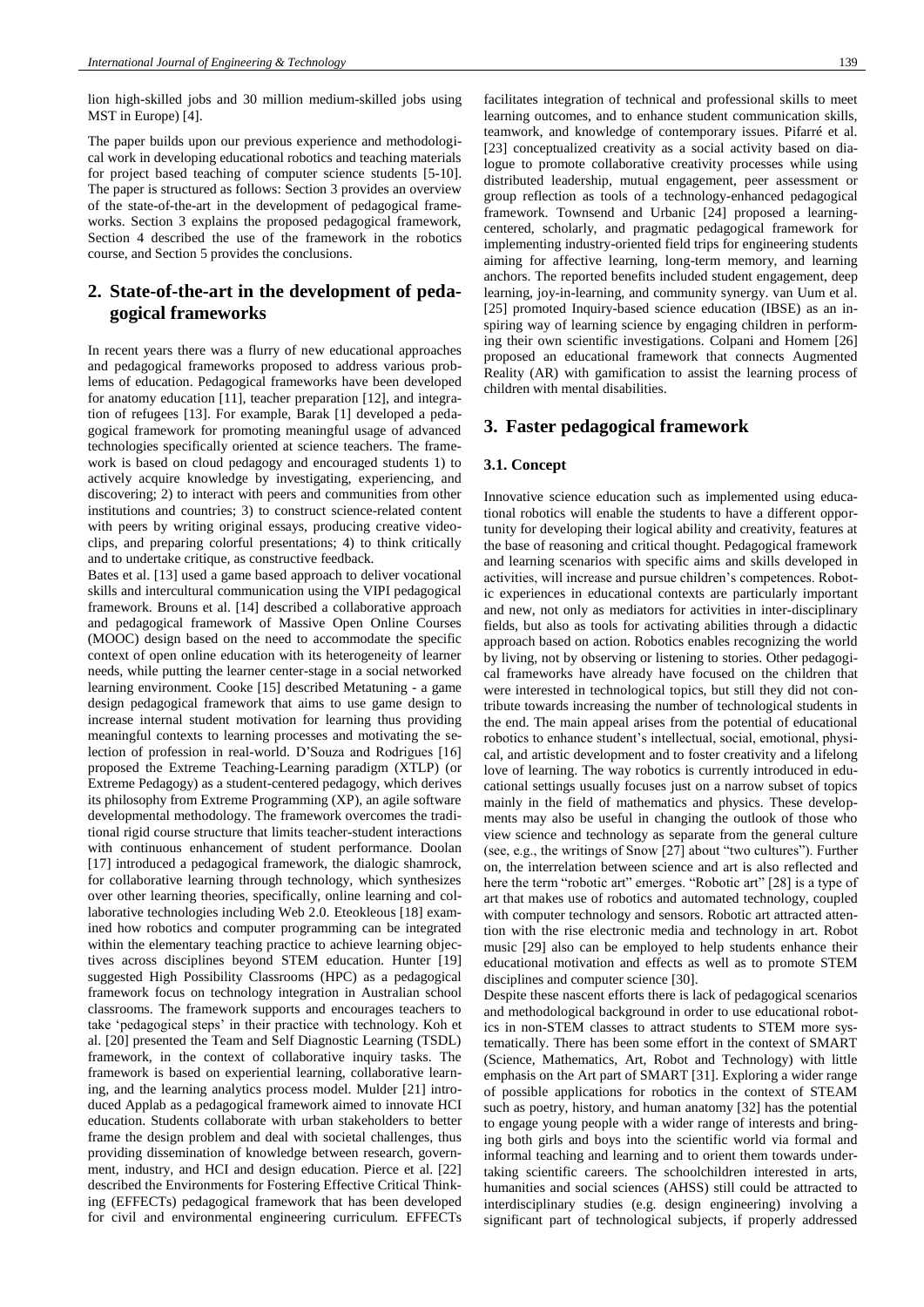and motivated. Instead of focusing on a single technological challenge such as design of an autonomous robotic carriage for line following or obstacle avoidance, robots could be deployed in a more creative environment such as development of robotic musical instruments for music-oriented students, development of wearable art with computing capabilities for art and design oriented students, and creation of robotic characters for humanities oriented students. Robots are to become teaching assistants in nontechnical classes rather than mere tools in science and technology demonstrations. This is why the goal for students is no longer to only construct and manipulate robotic systems but rather to embrace the significant potential of educational robotics for boosting creativity, curiosity, problem-solving, team-work skills and the 21st century learning skills [33]. By using the adaptive technologies, this framework will feature socio-humanistic and collaborative capabilities and be environmentally aware and reactive, being thus able to recognize and provide the most fitting activity for needs of young boys and girls to pursue careers in STEM, while at the same time adhering to the values embedded in Responsible Research and Innovation.

#### **3.2. Stages of the framework**

The FASTER framework has the following stages (see Fig. 1). **Analysis of state of the art:** to analyze the current status of research and teaching with regard to methodologies of engagement of socio-humanistic profile school-children to pursue careers in STEM and to specify a user requirement list for the development of educational robots set, pedagogical and learning scenarios.

**Implementation:** implementation of educational robot sets, joining it together with the educational approach currently practiced by FabLabs [34-36] in the schools.

**Pedagogical design:** includes specific learning methods for robotics and other subjects education that provide for scalable learning outcomes suitable for the ranges in ability across the student cohort based on different areas and to enable people to implement the learning approaches whilst modifying them appropriately

**Learning scenarios:** Robot-based learning scenarios and the resources that will allow successful application of the FASTER robots framework in schools.

**Pilot use:** the use of FASTER educational robots framework and learning scenarios in selected schools as case studies.

**Validation and social evaluation:** includes validation and execution of surveys required to validate the methodology.

## **4. Practical use in education**

As a case test, this pedagogical framework was implemented in in Kaunas University of Technology, Faculty of Informatics. The students in the Robotics Programming Technologies Course, during 2012-2016, in total 293 students (2012 – 34, 2013 - 33, 2014 - 51, 2015 - 86, 2016 - 89). The course aims to teach students of the basic principles of robot programming and control using the collaborative teamwork approach [10]. During 5 years, the students have implemented 89 team projects. The robot hardware used during lab works included two LEGO NXT robots with NXT Intelligent Brick, Arduino 4WD Mobile Platform with ATmega328 microcontroller board and 4 DC Motors, Lynxmotion 5LA Robotic Arm robotic arm.

The course implements a hand-on project-based approach to teaching basic control and programming skills using robots as target devices while supporting creativity, design thinking, immersive learning and learning-by-doing [37]. The approach involves giving students a robot to assemble, and providing increasingly complex challenges to solve, starting from simple line following to roaming in a crowded, dynamical changing environment.



**Fig. 1:** FASTER pedagogical framework.

The use of entertaining ideas for project is encourage as gamification plays an important role in student engagement and interest sustainment [38], which involves organizing in-class competitions and supporting posting project results in social media.

Students work on their assignments in teams. The learning scenario is as follows: 1) A team of students are presented with a problem and materials for solving it. 2) The select/adopt appropriate solutions under the guidance of the teacher. The design and modeling of a robotic system involves the use of visual programming environment [9] such as Microsoft Robotics Developer Studio or NXT-G. 3) The students construct, model and deploy a robot. 4) The students empirically validate the solution. 5) The students present their solution to other students and the teacher at workshop. Presentation framed as a Learning Object (LO) [39] is encouraged, i.e., the students formulate their educational aims, describe the implementation of the projects using multimedia materials (videos, photos, diagrams) and present conclusions what they have learned. The Moodle learning platform is used as a common media to discuss projects, and share learning experience. Examples of some of the implemented robotics projects are given in Fig. 2.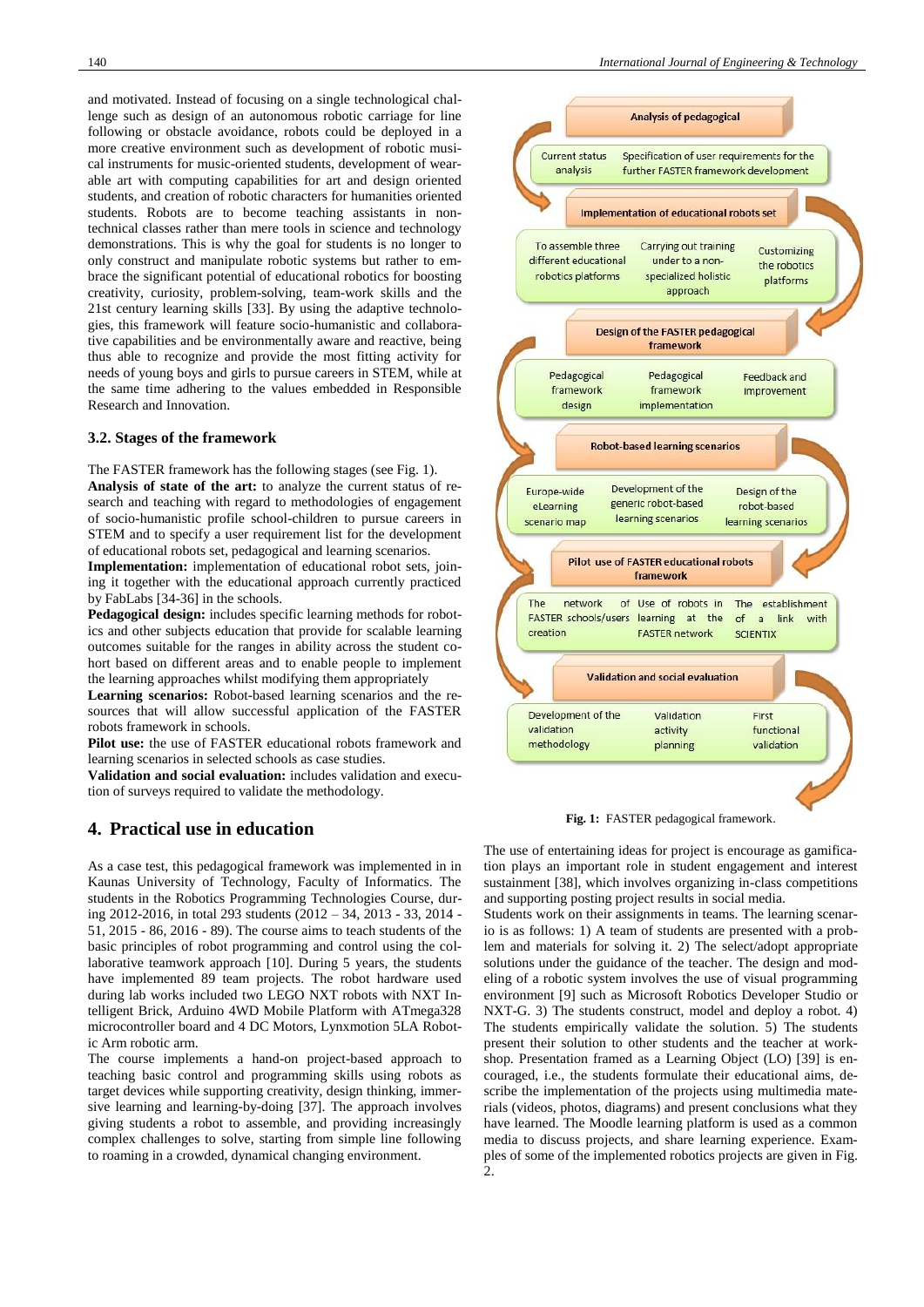



**Fig. 2:** Examples of implemented student robotics projects: robotic hand, Lego car, Arduino 4WD car, and LED cube.

# **5. Discussion and conclusions**

Educational robotics focuses on the link between physical materials of the educational actions and the virtual ones like project website, student and teacher online support tools, etc. and to cultivate creativity and problem solving skills via easy accessible robotic DIY (do-it-yourself) experiences, looking at it not as a robot hard-ware, but as a virtual paintbrush, story teller, singer, etc. in the integrated learning environment. The use of Moodle as the robotic learning (r-Learning) environment assures the interactivity of the educational content and the effective knowledge assimilation.

The presented FASTER pedagogical framework based on the project-based teaching and educational robotics provides opportunities for the following achievements:

Impact on innovation stimulation and development: The FASTER framework is foreseen to contribute greatly to provide the educators with an easy access to highly usable methodological and technological knowledge. It will help to apply the framework in a variety of content-related settings enabling the participation in science education, in formal, non-formal and informal settings to reach EU targets for smart and sustainable growth responding to the need to design science-based decisions to the global challenges. Impact on a new STEM-based educational platform: The FASTER will increase awareness of educational robotics in science teaching and learning and the new platform is anticipated to establish longterm value through enhanced cooperation between science educators. Knowledge gained from on-hands experimental robotic activities will lead to a deeper and continuous connectivity between schools and non-formal and informal learning and teaching environments. A broader knowledge base, advanced analytical capacities will directly correlate to the joint European high-level and long-term objectives as anticipated in the Framework for Science Education for Responsible Citizenship.

Impact on economics: It is a known fact that investment in pure STEM fields - science, technology, engineering, and math increases innovation and supplements to the economy development. The decrease in unemployment through a positive notion of social impact of robots is expected. FASTER will indirectly reduce the fear of robots as an alternative workforce and increase the familiarity of technical objects. A more direct economic impact will results from school children as future workforce which generates country GDP and makes it competitive in the world's economics. Consequently the development invites growth in new jobs in a community. A notion of an economical impact is also expected by introducing arts into STEM.

21st century skills. The issues of Intercultural education (IcE) and Computer Science (CSE) education are of paramount importance in the 21st century. In the FASTER framework, the learning environment will be developed that will be able to equally promote both IcE and CSE promoting the cause of universal science. Robotics can facilitate multidisciplinary and multicultural projects using a low cost, easily exported robot platform that allows students to expand their academic and personal experiences. The immediate feedback offered by robot behavior and the confidence offered by the project also can help students overcome linguistic and cultural obstacles in communication and collaboration.

# **Acknowledgement**

The authors acknowledge the support of Research Cluster Fund of Faculty of Informatics, Kaunas University of Technology.